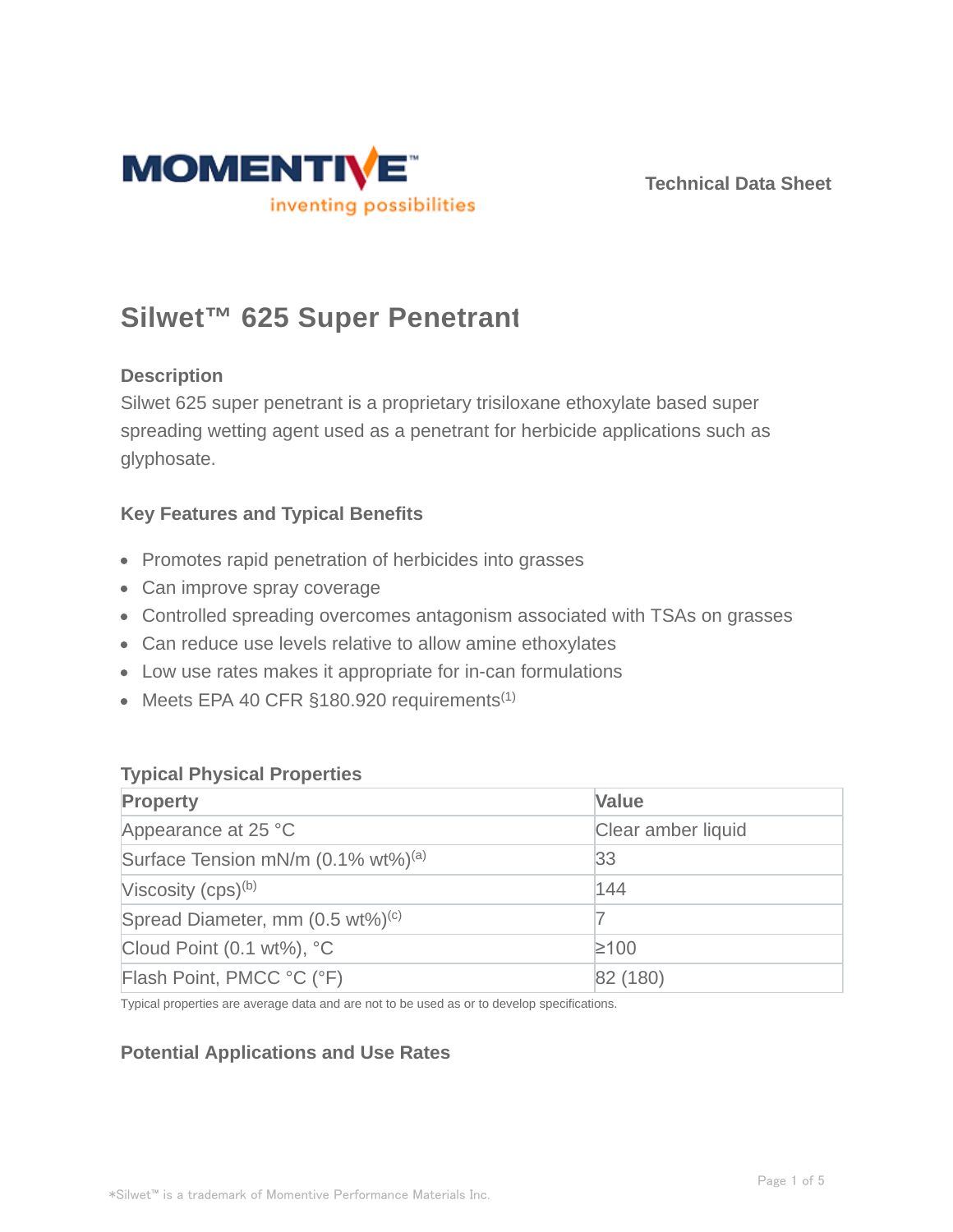| <b>Application</b>                    | <b>Typical Use Rate</b> |  |
|---------------------------------------|-------------------------|--|
| <b>Fertilizers and Micronutrients</b> | $0.015\%$ to 0.1%       |  |
| Fungicide                             | $0.015\%$ to 0.1%       |  |
| <b>Herbicide</b>                      | $0.025\%$ to 0.15%      |  |
| Insecticide                           | $0.025\%$ to 0.1%       |  |
| <b>Plant Growth Regulators</b>        | $0.025\%$ to 0.1%       |  |

Use rates are dependent on crop, agrochemical and spray volume requirements.

The components meet the requirements of U.S. regulation EPA 40 CFR §180.920, and therefore are exempt from 1.

tolerances when used as an inert ingredient in agricultural applications in accordance with the other conditions of that regulation.

(a) Surface tension by Wilhelmy Plate Method

(b) Brookfield Viscosity: 25 °C, Spindle LV-3, 100 rpm

(c) Deionized water, 25 °C

# **General Conditions for Use**

## **In Agrochemical In-Can Formulations**

Silwet 625 super penetrant may be used as a component in agrochemical formulations. Although organosilicone surfactants are subject to hydrolysis under acidic or basic conditions, optimum performance is achieved by buffering the formulation to pH 6.0 to 7.5. Additionally, it is recommended that Silwet 625 super penetrant be used at a concentration of at least 0.025% based on the final spray dilution. Depending on the overall use rate of the herbicide formulation, this will translate into a contained rate of 25 to 100g Silwet 625 super penetrant/L formulation.

#### **As a Tank-Mix Adjuvant**

Silwet 625 super penetrant, when used as a tank-side adjuvant, may improve herbicide performance. It is most effective as a tank-side adjuvant when spray mixtures are within a pH range of 5 to 8 and used within 24 hours of preparation.

Typically, Silwet 625 super penetrant is used at 0.025% to 0.1% in the spray tank.

#### **Patent Status**

Nothing contained herein shall be construed to imply the nonexistence of any relevant patents or to constitute the permission, inducement or recommendation to practice any invention covered by any patent, without authority from the owner of the patent.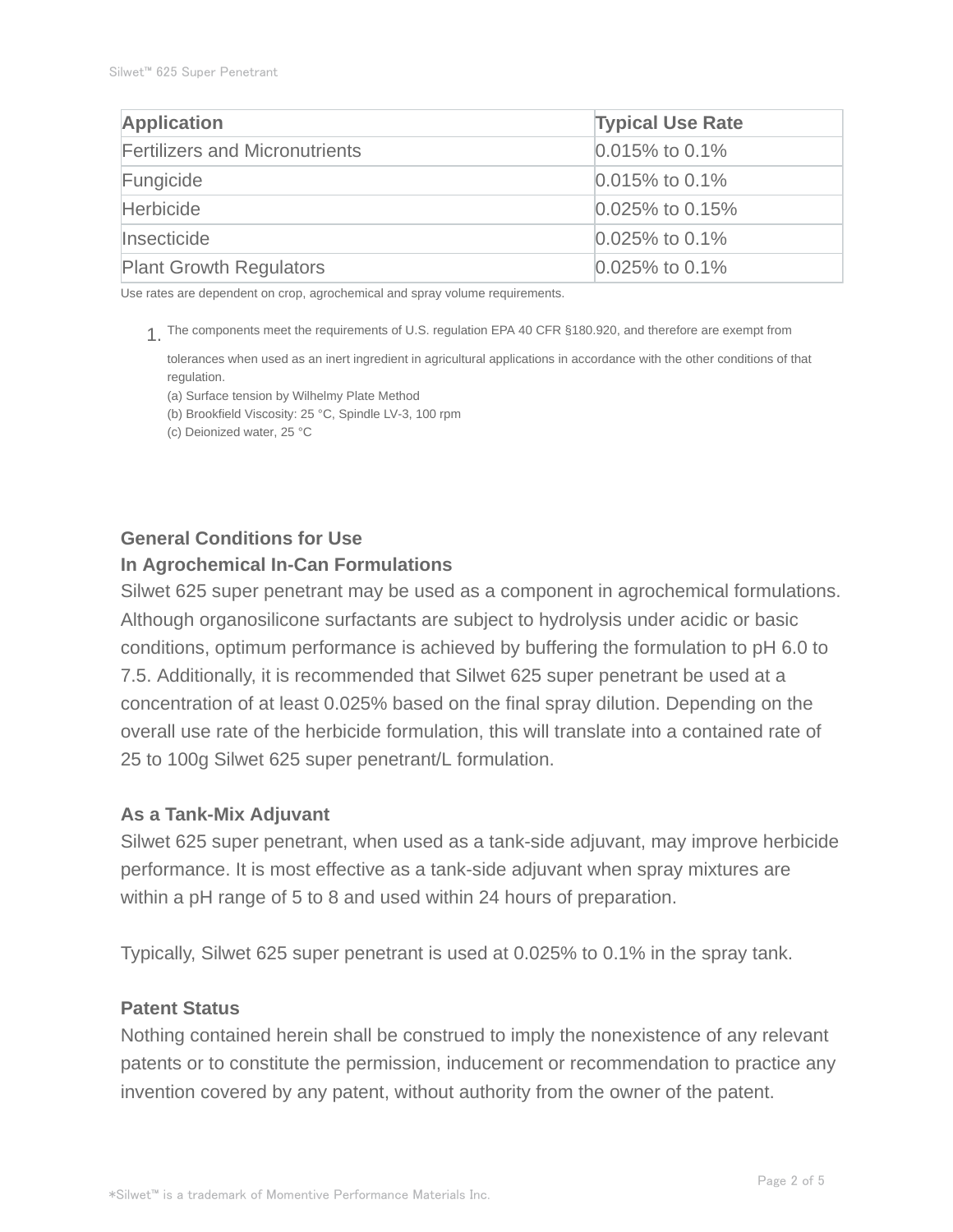## **Product Safety, Handling and Storage**

Customers should review the latest Safety Data Sheet (SDS) and label for product safety information, safe handling instructions, personal protective equipment if necessary, emergency service contact information, and any special storage conditions required for safety. Momentive Performance Materials (MPM) maintains an aroundthe-clock emergency service for its products. SDS are available at www.momentive.com or, upon request, from any MPM representative. For product storage and handling procedures to maintain the product quality within our stated specifications, please review Certificates of Analysis, which are available in the Order Center. Use of other materials in conjunction with MPM products (for example, primers) may require additional precautions. Please review and follow the safety information provided by the manufacturer of such other materials.

## **Limitations**

Customers must evaluate Momentive Performance Materials products and make their own determination as to fitness of use in their particular applications.

# **Contact Information**

Email commercial.services@momentive.com

#### **Telephone**

| <b>Americas</b>      | <b>Latin America</b> | <b>EMEAI- Europe, Middle</b><br>East, Africa & India | <b>ASIA PACIFIC</b> |
|----------------------|----------------------|------------------------------------------------------|---------------------|
| +1 800 295 2392      | <b>Brazil</b>        | <b>Europe</b>                                        | <b>China</b>        |
| Toll free*           | +55 11 4534 9650     | +390510924300                                        | 800 820 0202        |
| +704 805 6946        | <b>Direct Number</b> | Direct number                                        | Toll free           |
| <b>Direct Number</b> |                      |                                                      | +86 21 3860 4892    |
|                      |                      |                                                      | Direct number       |
| *All American        | <b>Mexico</b>        | India, Middle East &                                 | Japan               |
| countries            | +52 55 2169 7670     | <b>Africa</b>                                        | +81 3 5544 3111     |
|                      | <b>Direct Number</b> | + 91 44 71212207                                     | Direct number       |
|                      |                      | Direct number*                                       |                     |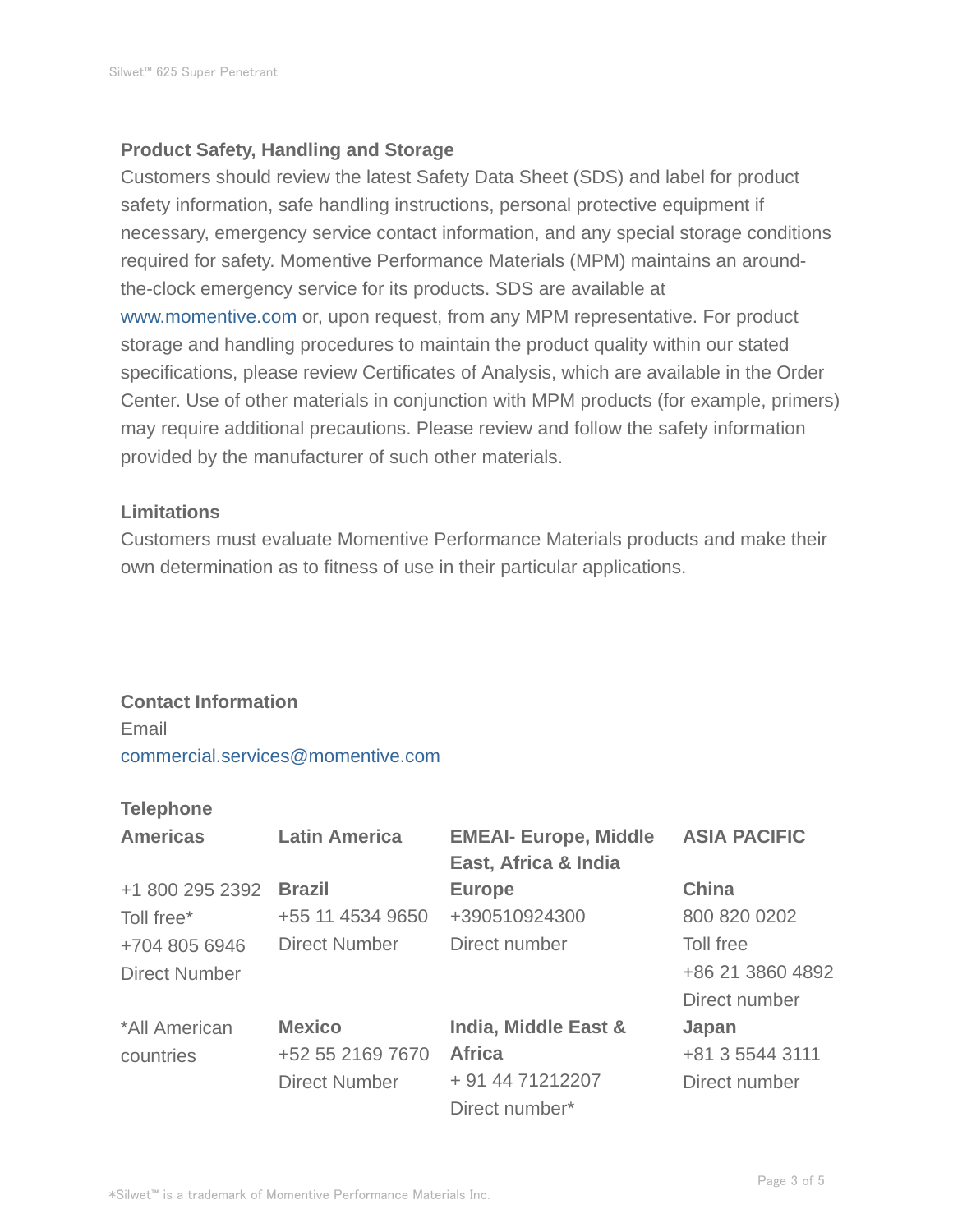**\*All Middle Eastern countries, Africa, India, Korea** +82 2 6201 4600

For literature and technical assistance, visit our website at: www.momentive.com

#### **DISCLAIMER:**

**THE MATERIALS, PRODUCTS AND SERVICES OF MOMENTIVE PERFORMANCE MATERIALS INC. AND ITS SUBSIDIARIES AND AFFILIATES (COLLECTIVELY "SUPPLIER"), ARE SOLD SUBJECT TO SUPPLIER'S STANDARD CONDITIONS OF SALE, WHICH ARE INCLUDED IN THE APPLICABLE DISTRIBUTOR OR OTHER SALES AGREEMENT, PRINTED ON THE BACK OF ORDER ACKNOWLEDGMENTS AND INVOICES, AND AVAILABLE UPON REQUEST. ALTHOUGH ANY INFORMATION, RECOMMENDATIONS, OR ADVICE CONTAINED HEREIN IS GIVEN IN GOOD FAITH, SUPPLIER MAKES NO WARRANTY OR GUARANTEE, EXPRESS OR IMPLIED, (i) THAT THE RESULTS DESCRIBED HEREIN WILL BE OBTAINED UNDER END-USE CONDITIONS, OR (ii) AS TO THE EFFECTIVENESS OR SAFETY OF ANY DESIGN INCORPORATING ITS PRODUCTS, MATERIALS, SERVICES, RECOMMENDATIONS OR ADVICE. EXCEPT AS PROVIDED IN SUPPLIER'S STANDARD CONDITIONS OF SALE, SUPPLIER AND ITS REPRESENTATIVES SHALL IN NO EVENT BE RESPONSIBLE FOR ANY LOSS RESULTING FROM ANY USE OF ITS MATERIALS, PRODUCTS OR SERVICES DESCRIBED HEREIN.** Each user bears full responsibility for making its own determination as to the suitability of Supplier's materials, services, recommendations, or advice for its own particular use. Each user must identify and perform all tests and analyses necessary to assure that its finished parts incorporating Supplier's products, materials, or services will be safe and suitable for use under end-use conditions. Nothing in this or any other document, nor any oral recommendation or advice, shall be deemed to alter, vary, supersede, or waive any provision of Supplier's standard Conditions of Sale or this Disclaimer, unless any such modification is specifically agreed to in a writing signed by Supplier. No statement contained herein concerning a possible or suggested use of any material, product, service or design is intended, or should be construed, to grant any license under any patent or other intellectual property right of Supplier covering such use or design, or as a recommendation for the use of such material, product, service or design in the infringement of any patent or other intellectual property right.